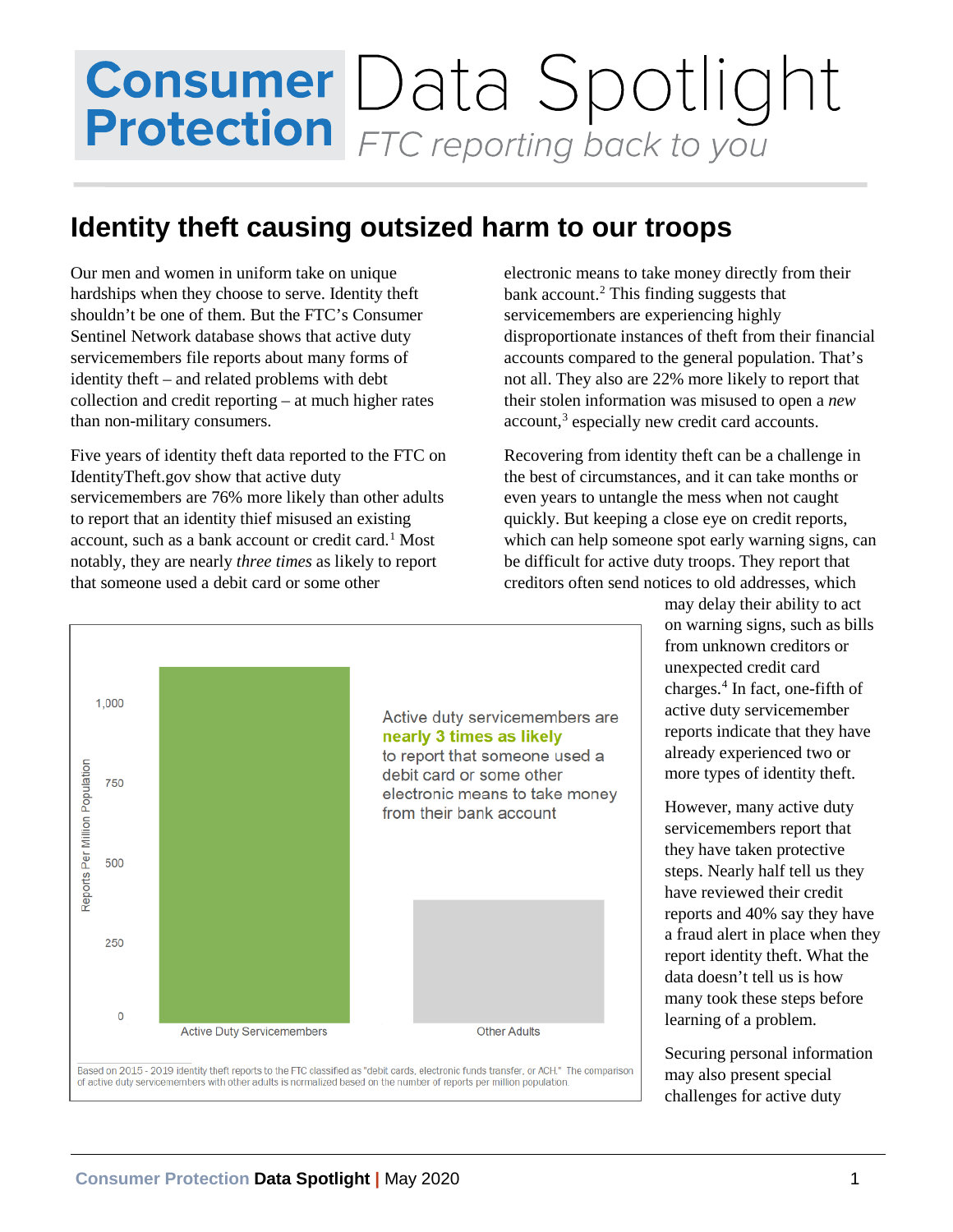## **Consumer** Data Spotlight<br>**Protection** FTC reporting back to you

troops. Nearly 14% of their reports indicate that a family member or someone they know stole their identity, compared to just 7% of other adults who report. Reports suggest that this often happens when people have access to important documents or financial records left behind during military assignments.

When identity theft happens, credit problems and collection calls often follow. Based on data provided by the Consumer Financial Protection Bureau, active duty servicemembers report problems with debt collectors and credit bureaus at more than twice the rate of other adults.<sup>5</sup> More than 40% of the debt collection reports indicate that the debt was caused by identity theft, and more than 40% of the reports about credit bureaus indicate that information on a credit report belongs to someone else. [6](#page-2-4) And many say they worry that these problems could put their security clearances and their military careers at risk.

Frequent moves and overseas service are also associated with other kinds of credit reporting complaints. Military personnel have protections that can allow them to cancel housing contracts, vehicle leases, and some other accounts before they ship out, but reports show this doesn't always go smoothly. Often, people learn of a problem only when they spot a ding (or worse) on their credit reports.

### [MilitaryConsumer.gov](http://www.militaryconsumer.gov/) is a resource for

servicemembers, veterans, and their families to avoid scams and manage money. Here are a few things you can do now to protect yourself:

• Check your bank account regularly. Report a lost or stolen debit card or unauthorized

transactions immediately. Your bank may have a service to alert you to every transaction or transactions over a certain amount.

- To prevent someone from misusing your debit or credit cards, many banks will let you temporarily lock or freeze your card online or through their mobile app. You can quickly and easily unlock the card at any time the same way.
- Don't give out authentication information including PIN numbers or verification codes – to anyone who calls, emails, or texts you. If you didn't initiate the contact, you can bet it's a scam.
- Sign up for [free credit monitoring,](https://www.consumer.ftc.gov/blog/2019/10/free-electronic-credit-monitoring-coming-soon-military) available to active duty servicemembers, to get notifications of activity on your credit reports.
- Put an [active duty alert](https://www.consumer.ftc.gov/articles/0273-active-duty-alerts) on your credit reports if you're deploying. Alerts last a year (you can renew) and require creditors to take steps to verify your identity before granting credit in your name.
- Even if you're not deploying, consider placing a fraud alert if you suspect identity theft. Consider a credit freeze if you want a bit more protection and if it fits your situation.
- Know your rights under the Servicemembers Civil Relief Act. Talk with a [Personal](https://www.militaryconsumer.gov/spend/getting-started/personal-financial-managers-pfms-other-financial-counselors-and-legal-help) [Financial Manager or your military legal](https://www.militaryconsumer.gov/spend/getting-started/personal-financial-managers-pfms-other-financial-counselors-and-legal-help) [assistance](https://www.militaryconsumer.gov/spend/getting-started/personal-financial-managers-pfms-other-financial-counselors-and-legal-help) office to learn more.

Go to **IdentityTheft.gov** to report and get a plan to recover from identity theft.

<span id="page-1-0"></span><sup>1.</sup> This and other identity theft figures are based on 2015-2019 identity theft reports to the FTC classified as the following theft subtypes: checking\savings account – existing, credit card - existing, debit cards, electronic funds transfer, or ACH, ITAC - account takeover, landline telephone - existing accounts, mobile telephone - existing accounts, utilities – existing accounts. The comparison of active duty servicemembers with other adults is normalized based on the number of reports per million population. The population figure for other adults was obtained from the U.S. Census Bureau 2018 American Community Survey 1-year demographic and housing estimates. The population figure for active duty servicemembers was obtained from the Defense Manpower Data Center December 31, 2019 file titled Number of Military